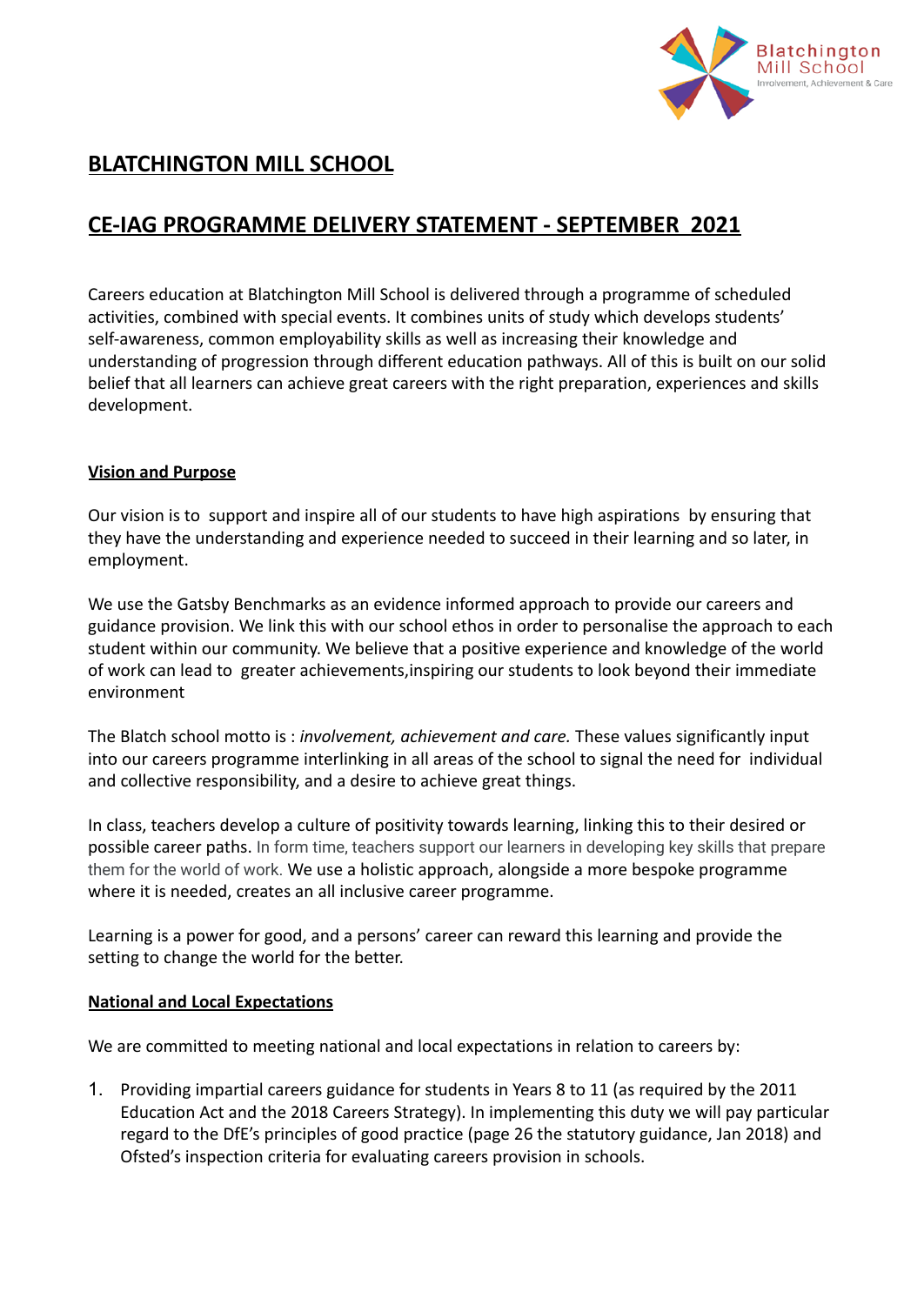- 2. Fulfilling our duties under the Equality Act 2010 to promote equality of opportunity, foster good relations across all people, eliminate harassment and discriminatory practices and support children with protected characteristics.
- 3. Supporting the implementation of the *Brighton & Hove City Employment and Skills Plan 2016-2020* through connecting learners with the local labour market and supporting them on their journey from learning to earning.

# **Current Priorities**

Our careers strategy is informed by our evaluations based around the evidenced best practice associated with Gatsby's 8 Benchmarks for Good Careers Guidance:

# **Benchmark 1:** Having A stable careers programme

Our careers programme is undertaken in form time as tutor time activities. This is embellished through subject specific content within departments where careers are an integral part of learners' progress.

**Benchmark 2:** Learning from career and labour market information

We aim to provide regular and up to date information in regards to labour market information on a local and national level. Learners, parents, students and staff are regularly given updates on the movement within the labour market and how they can access employment or use this information to inform our delivery and guidance for learners in our care.

# **Benchmark 3:** Addressing the needs of each pupil

As an inclusive school, we take addressing the needs of all of our learners incredibly seriously and use our programme to inform and support all learners. We provide a more bespoke experience for those within our community who need additional information and guidance, as well as create opportunities for real life experiential learning in regards to any learners who may need this. We use local and national market information and post 16 educational developments to provide the best opportunities appropriate to inform our delivery to ensure we address the needs of each pupil.

# **Benchmark 4:** Linking curriculum learning to careers

Our school recognises the positive impact of linking specific careers to the day-to-day learning experience of young people within our community. Our Heads of Departments implement the use of specific skills, knowledge, skills or processes to employment pathways within their specialist curriculum areas.

# **Benchmark 5:** Encounters with employers and employees

Within their school journey, all students will have meaningful encounters with employers and employees within a variety of settings. These experiences are a mixture of in school and offsite learning opportunities. We are developing our network of employers and employees so if you feel that this is something you can support with, please email the careers email address.

**Benchmark 6:** Experiences of workplaces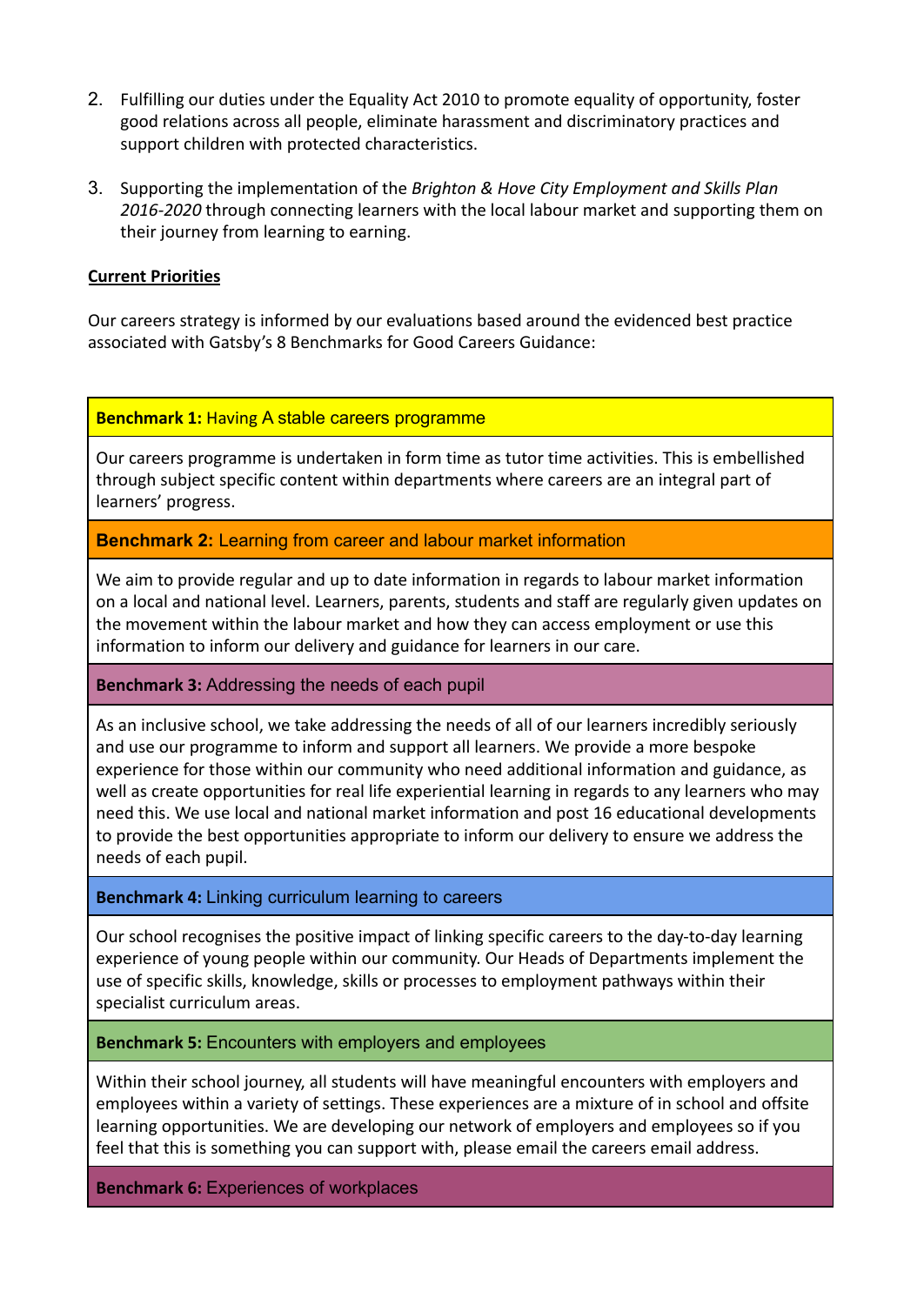All learners will have experienced an experience of a workplace before they become Year 11 learners. Experience of work is delivered in a variety of ways and consideration is given to what is most appropriate and inspiring for the individual. This could be experienced through workshops in lessons, planned in conjunction with those in the relevant industries; in an extra-curricular setting or by visiting a workplace itself. To us, the experience of the processes, skills and tasks reflective of a specific industry are most valuable in ensuring our learners have an accurate picture of the specific industry they are interested in.

# **Benchmark 7:** Encounters with further and higher education

We aim to provide all students with the opportunity to meet post 16 education providers for all possible pathways they can access after their GCSEs. In addition to this, we aim for many students to experience and engage with higher education providers.

# **Benchmark 8:** Personal guidance

We have a tradition of providing excellent guidance and all students will engage in this at key points in their learning journey. Our guidance is led by impartiality and is individual to the learner we are working with. Learners can expect to have guidance in advance of their GCSE option choices and then again before they make their post 16 choices in Year 11.

# **In addition to these aspects, priorities in school are:**

- i. Supporting individual aspirations, improving attainment and ensuring positive destinations for students when they leave the school and later.
- ii. Meeting the needs of all students including specific groups including looked after children, young carers, children from economically-deprived backgrounds and children with special educational needs and disabilities.
- iii. Developing students' career awareness and skills, especially those associated with career adaptability, resilience, enterprise and employability.
- iv. Improving young people's working lives by helping them to identify important values associated with employment, including contributing to the wellbeing of others and society through their paid and voluntary work and working in environmentally sustainable ways.
- v. Developing the use of digital technologies to meet young people's career development needs in conjunction with face-to-face support.
- vi. Working with others outside the school to meet students' career development needs; amongst others these might include, parents/carers, alumni and education, community and business partners.

# CE-IAG Management in School

Careers education in school is overseen and led by our Head of Careers. This is Mr J. Alexander.

Mr Alexander can be contacted on: Telephone number: 01272 736244 [Careers@blatchingtonmill.org.uk](mailto:Careers@blatchingtonmill.org.uk)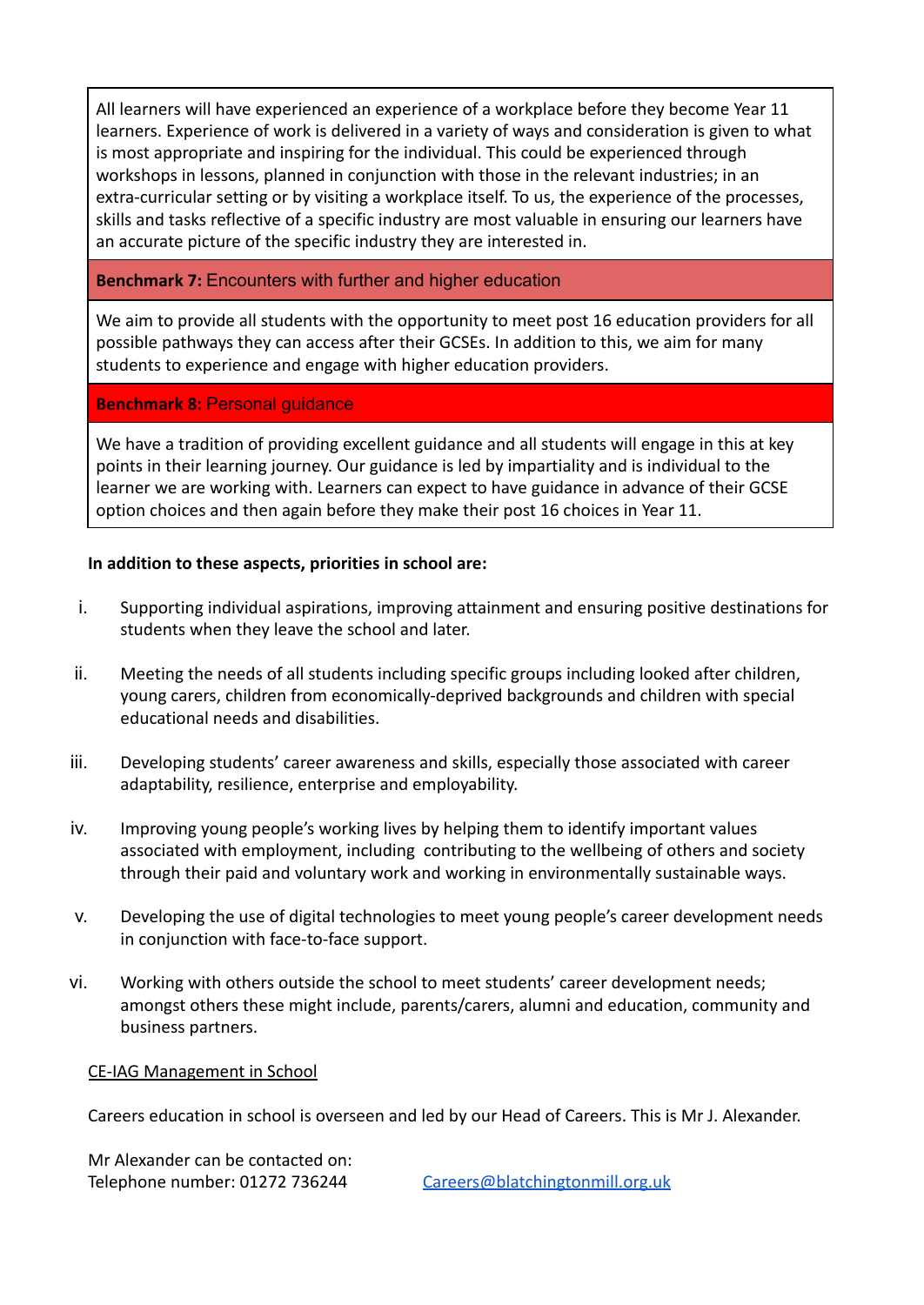# Summary of the Careers Programme.

We are very excited to have secured our place as part of the 'Skills Builders Accelerator' programme which links us up with a large community of schools, colleges, employers and organisations. The skills builder framework will be used to create a sustained learning experience where learners build skills systematically throughout their time with us at Blatchington Mill. Each student will build on skills learnt previously following the ['Skills Builder Framework'.](https://www.skillsbuilder.org/universal-framework/listening)

In Year 7 we cover the following units of work or activities:

- a. Students followed the skills builder programme which develops transferable skills with a careers focus.
- b. NHS competition creating a poster and job description for a job in the NHS
- c. Buzz quiz which outlines the most suitable career path that would suit your personality based on a series of questions.
- d. Activities in curriculum areas and form time based around National Careers Week in March
- e. Engaging in tasks linked to British Science Week in March
- f. Engaging in Success Beyond School with sessions delivered virtually by investIN.
- g. Opportunities to earn 'Digital Badges' that are awarded for developing skills in specific areas, usually via an extracurricular activity, which provide evidence of their learning by receiving a 'Digital Badge' to place in their CV.

In Year 8 we cover the following units of work or activities:

- a. Students followed the skills builder programme which develops transferable skills with a careers focus.
- b. NHS competition creating a poster and job description for a job in the NHS
- c. Buzz quiz which outlines the most suitable career path that would suit your personality based on a series of questions.
- d. Activities in curriculum areas and form time based around National Careers Week in March
- e. Engaging in tasks linked to British Science Week in March
- f. Engaging in Success Beyond School with sessions delivered virtually by InvestIN.
- g. Weekly vocabulary sessions drawing links to specific careers.
- h. Opportunities to earn 'Digital Badges' that are awarded for developing skills in specific areas, usually via an extracurricular activity, which provide evidence of their learning by receiving a 'Digital Badge' to place in their CV.

In Year 9 we cover the following units of work or activities:

- a. Students followed the skills builder programme which develops transferable skills with a careers focus.
- b. Develop students' awareness of all post 16 opportunities.
- c. Developing students' awareness of Key Stage 4 routes and levels available in each.
- d. Choosing GCSE Options specifically those offered at BMS, courses & levels.
- e. Developing students' personal aspirations which support their GCSE Option choices.
- f. Virtual assembly delivered by all Heads of Department outlining subject choices for GCSEs, including frequently asked questions and the opportunity for all students to ask their own more unique questions.
- g. Parent and Carer virtual options evening with live questioning.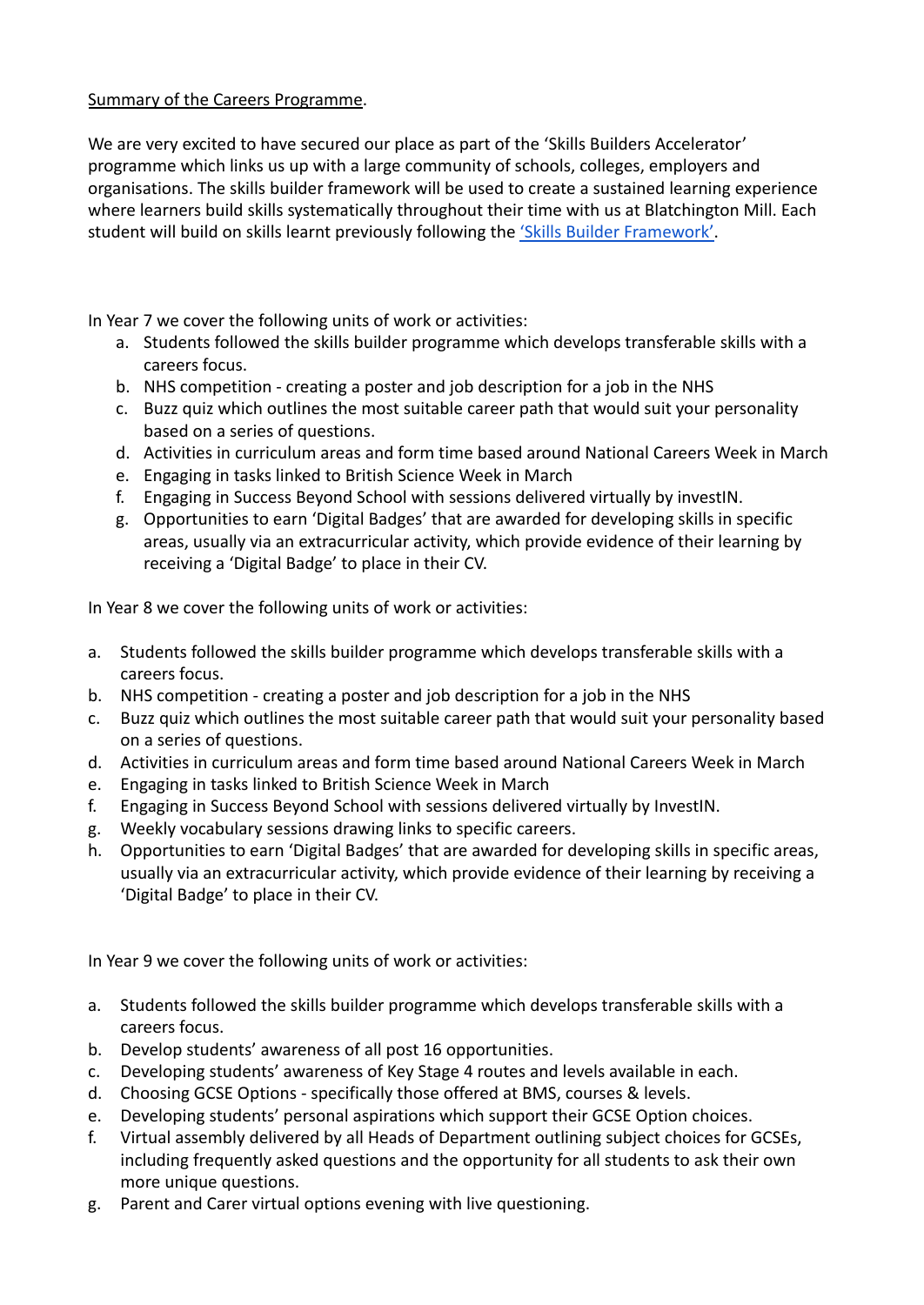- h. Weekly vocabulary sessions drawing links to specific careers.
- i. Career of the week information slides delivered during tutor time.
- j. Virtual Career Fair Delivered by Coast2Capital opportunity provided to all students and parents or carers.
- k. Opportunities to earn 'Digital Badges' that are awarded for developing skills in specific areas, usually via an extracurricular activity, which provide evidence of their learning by receiving a 'Digital Badge' to place in their CV.

In Year 10 we cover the following units of work or activities:

- a. Students build their skills for employment through a series of skills building sessions in form time.
- b. Develop students' awareness and understanding of careers, jobs and different types of occupation. ICT based support packages available to help with this.
- c. Ensure students are aware of post-16 opportunities and of open-days where these are available.
- d. Developing students' awareness of student finance (especially relating to student-loans / attending university).
- e. Identifying students with specific needs (in conjunction with the Learning Support team) who qualify for targeted individual careers support and mentoring and provide this.
- f. Weekly vocabulary sessions drawing links to specific careers.
- g. Students hear from an array of different members of staff about their careers up to now and any advice they may have for specific career paths. Some of the careers are out of the education sector.
- h. Apprenticeship Day drop down day for students to consider their post-16 options, including apprenticeships.
- i. Virtual Career Fair Delivered by Coast2Capital opportunity provided to all students and parents or carers.
- j. Opportunities to earn 'Digital Badges' that are awarded for developing skills in specific areas, usually via an extracurricular activity, which provide evidence of their learning by receiving a 'Digital Badge' to place in their CV.

In Year 11 we cover the following units of work or activities:

- a. Developing students' understanding of ALL post 16, post 18 and employment opportunities including apprenticeships and the new T levels.
- b. Detailing how and providing opportunities for students to access the independent careers advisor.
- c. Providing and promoting our Year 11 Transition and Progression Evening (where students and their parents can meet with as many post-16 providers as we can recruit to the event).
- d. Promotion of ALL post-16 provider promotion events and open-evenings.
- e. Use of ICT packages to support students' careers awareness and planning.
- f. Dedicated programme delivered in form time to support preparation for post-16 interviews.
- g. Completion of applications to college and / or employment, letters of application and preparation for interviews.
- h. Students analyse their progress after the Year 11 mock exams and compare this to their ambitions for post Year 11.